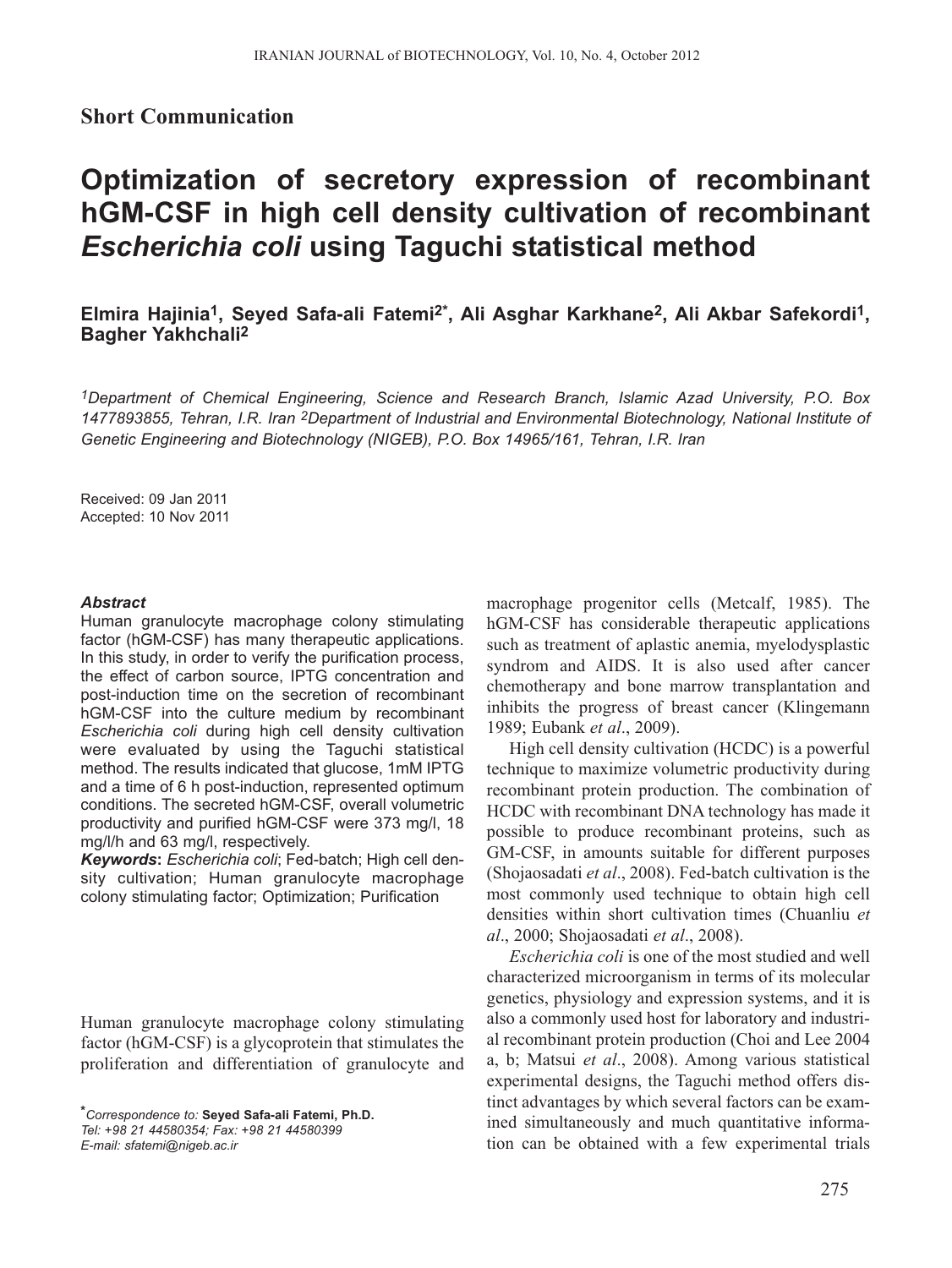(Yari *et al*., 2009). In this study, in order to verify the purification of the recombinant hGM-CSF secreted into the culture medium, some variables were optimized during HCDC using the Taguchi statistical method.

*The Escherichia coli* BL21 (DE3) strain and chemically inducible expression vector pET (+26) containing the *gm-csf* gene and also the *pelB* signal sequence, were used for secretory expression of the hGM-CSF (Zomorodipour *et al*., 2003). Inoculum preparation was carried out using sub-cultivation of recombinant *E*. *coli* on LB-agar. A single colony from the resulting LB culture was transferred to a 1 liter shake flask containing 200 ml of defined F medium (Table 1), incubated for 12 h at 30ºC with shaking at 180 rpm and was used for the subsequent inoculation of the bioreactor. Solid and liquid media were supplemented with Kanamycin (30 μg/ml) as a selective marker.

Fed batch culture was carried out in a stirred tank Bioflo 3000 bioreactor (New Brunswick Scientific, USA) containing 2 liter of F medium (Table 1) at 30ºC. The bioreactor was capable to control the pH, temperature, agitation, dissolved oxygen and level. The pH of the fermentation medium was adjusted to 6.9 by automatic addition of aqueous ammonia (25% w/w) and HCl (20% v/v). Dissolved oxygen (DO) was maintained at 40% saturation by blending of air and oxygen and agitation speed range from 500 to 900 rpm. Foaming was prevented by adding sterilized silicon oil as antifoam. At the end of the batch process, as indicated by the increase in DO and pH, feeding (Table 1) was initiated with an exponential strategy and using a fixed volume operation (Fatemi *et al*., 2004). In order to induce recombinant hGM-CSF expression, different concentrations of IPTG were used.

At the end of the fermentation process, culture medium was separated from the biomass by centrifugation at 4000 rpm for 10 min. The supernatant and biomass contained soluble recombinant hGM-CSF secreted into the medium and the periplasmic space, respectively.

Cell density was determined by measurement of optical density at 600 nm (one unit of OD is equal to 0.5 g cell dry weight/l) (Fatemi *et al*., 2004). Glucose concentration was analyzed using an enzymatic kit (Chem Enzyme, Iran). Expression analysis was performed by SDS-PAGE using the Laemelli method (Rastegar-jazii *et al*., 2007) and gels were visualized by staining with Coomassie Brilliant Blue R-250. Recombinant hGM-CSF concentration was determined using high performance liquid chromatography (HPLC) by applying a C4 reverse-phase column. The column was eluted with 0.1% trifluoroacetic acid (TFA) in water (solvent A), and 0.1% TFA in acetonitrile (solvent B), at a flow rate of 1 ml/min. A gradient controller was used to provide linear gradients of 0- 100% solvent B (Shu and Yang, 1996). Separation of recombinant hGM-CSF from other proteins was carried out after 37 min which was detected at 280 nm by using a UV spectrophotometer.

In order to optimize expression of the recombinant hGM-CSF secreted into the culture medium, the effects of three variables including carbon source, inducer concentration and post-induction time were

| Components                            | Seed medium (g/l)      | Batch medium (g/l)     | Feeding solution (g/l) |
|---------------------------------------|------------------------|------------------------|------------------------|
| Glucose                               | 10.0                   | 25.0                   | 500.0                  |
| Glycerol                              | 30.0                   | 30.0                   | 500.0                  |
| $KH_2PO_4$                            | 19.9                   | 19.9                   |                        |
| $(NH4)$ <sub>2</sub> HPO <sub>4</sub> | 6.0                    | 6.0                    |                        |
| MgSO <sub>4</sub> .7H <sub>2</sub> O  | 1.2                    | 1.2                    | 20.0                   |
| <b>EDTA</b>                           | $14.1 \times 10^{-3}$  | $14.1 \times 10^{-3}$  | $13.0 \times 10^{-3}$  |
| CoCl <sub>2</sub> .6H <sub>2</sub> O  | $2.5 \times 10^{-3}$   | $2.5 \times 10^{-3}$   | $4.0 \times 10^{-3}$   |
| MnCl <sub>2</sub> .4H <sub>2</sub> O  | $15.0 \times 10^{-3}$  | $15.0 \times 10^{-3}$  | $23.5 \times 10^{-3}$  |
| CuCl <sub>2</sub> .2H <sub>2</sub> O  | $1.5 \times 10^{-3}$   | $1.5 \times 10^{-3}$   | $2.3 \times 10^{-3}$   |
| $H_3BO_3$                             | $3.0 \times 10^{-3}$   | $3.0 \times 10^{-3}$   | $4.7 \times 10^{-3}$   |
| $Na2MoO4.2H2O$                        | $2.1 \times 10^{-3}$   | $2.1 \times 10^{-3}$   | $4.0 \times 10^{-3}$   |
| $Zn(CH_3COO)_2.H_2O$                  | $33.8 \times 10^{-3}$  | $33.8 \times 10^{-3}$  | $16.0 \times 10^{-3}$  |
| Fe(III) citrate                       | $100.8 \times 10^{-3}$ | $100.8 \times 10^{-3}$ | $40.0 \times 10^{-3}$  |

**Table 1.** Composition of the defined F medium (developed at the NIGEB) for seed, batch and feeding solutions.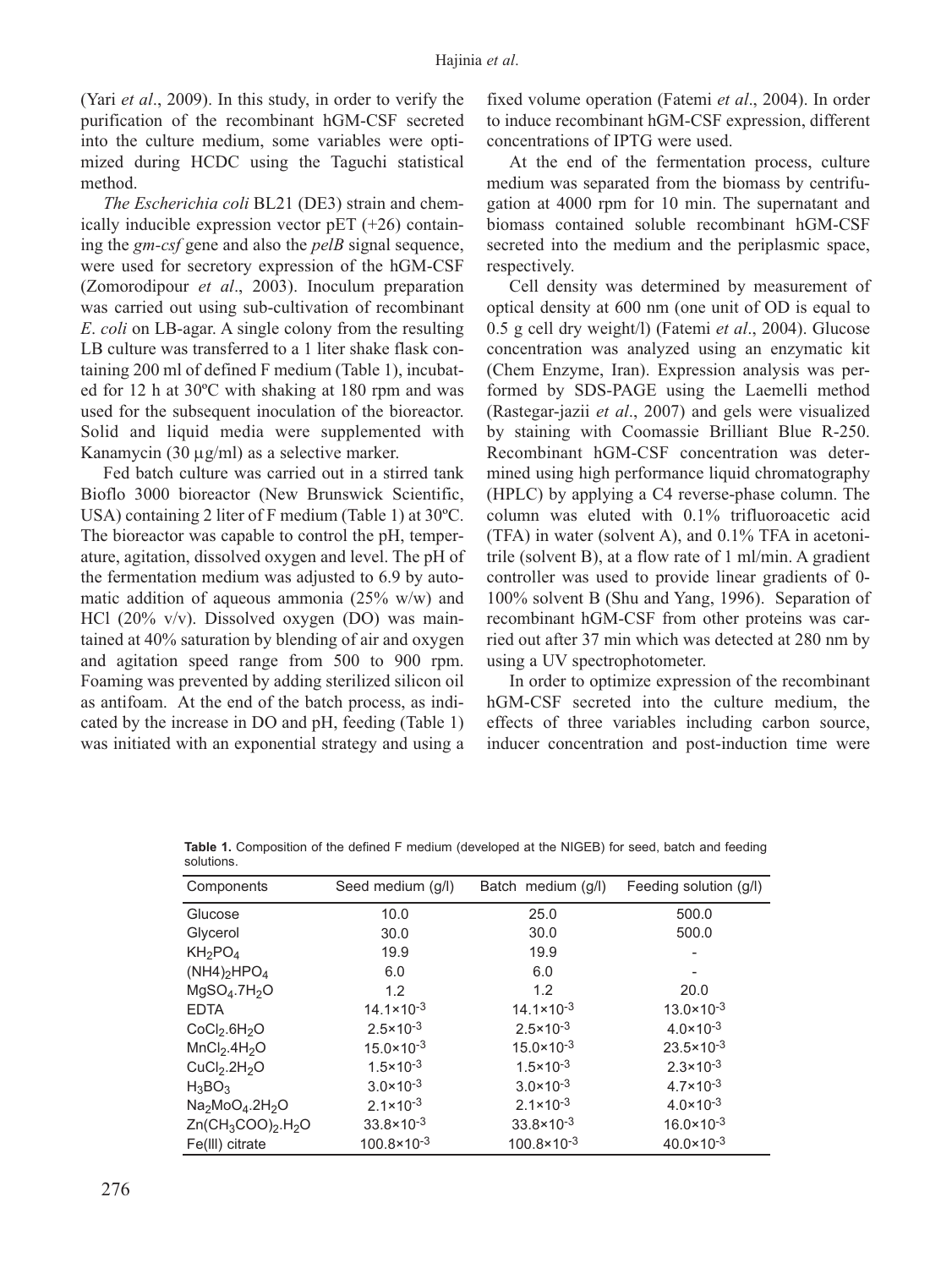**Table 2.** L4 orthogonal array in the Taguchi experimental design for optimization of human granulocyte macrophage colony stimulating factor expression and secretion into the culture medium.

|   |      |          | Trial number IPTG Carbon source Post-induction time |
|---|------|----------|-----------------------------------------------------|
|   | (mM) |          | (h)                                                 |
|   |      | Glucose  | 5                                                   |
| 2 |      | Glycerol | 6                                                   |
| 3 | 3    | Glucose  | 6                                                   |
|   |      | Glycerol | 5                                                   |



**Figure 1.** Main effects of IPTG concentrations, carbon sources and post-induction times on the secretory expression of the recombinant human granulocyte macrophage colony stimulating factor during high cell density cultivation (HCDC).



**Figure 2.** Glucose (▲), Cell dry weight (◆) and human granulocyte macrophage colony stimulating factor ( $\blacksquare$ ) concentration profiles during HCDC under optimized conditions (1 mM IPTG and 6 h postinduction time).

evaluated using the Taguchi statistical method during high cell density cultivation. An L4 orthogonal array was selected for 3 factors at 2 levels by the Taguchi experimental design (Table 2). Analysis of variance (ANOVA) revealed and identified the effects of each factor, optimum conditions and estimated the performance of the optimum condition. In order to investigate the effects of variables on the secretion of the expressed recombinant hGM-CSF into the culture medium by HCDC, the Taguchi statistical design was applied. The standard L4 orthogonal array was used for optimization of 3 variables including carbon source, inducer concentration and post-induction time at two levels (Table 2). All cultures were induced at cell densities higher than 50 g/l (OD<sub>600</sub> $\sim$ 100).

The main effects of variables showed that the IPTG at a concentration of 1 mM, glucose as carbon source and 6 h post-induction time, are the optimum conditions for maximum secretion of the recombinant hGM-CSF into the culture medium during HCDC (Fig. 1).

Analysis of variance (ANOVA) of the results showed that IPTG (77.5%) is more effective variable than the carbon source (13.5%) and post-induction time (9.0%). The expected value under optimum conditions for the recombinant hGM-CSF secreted into the culture medium, as suggested by Taguchi methodology was 369 mg/l.

In order to evaluate the expected expression and secretion of recombinant hGM-CSF into the culture medium, an HCDC experiment was performed using the optimized conditions (Fig. 2). Under these conditions, 373 mg/l of recombinant hGM-CSF was obtained, which was in good agreement with the expected Taguchi value.

Purification of recombinant hGM-CSF secreted into the culture medium was carried out with two-steps column chromatography; ion exchange and gel filtration. The culture medium from the fermentation process was subjected to centrifugation at 2680 g for 10 min at 4ºC. The supernatant was concentrated using ammonium sulfate precipitation and dialyzed against dialysis buffer (50 mM Tris-HCl, 20 mM NaCl, pH 6.5). The dialyzed solution was passed through a DE-52 column (Whatman, USA) equilibrated with dialysis buffer. Subsequently, the column was eluted by elution buffer (50 mM Tris-HC, pH 6.5, 120 mM NaCl), and the resulting fraction was concentrated, dialyzed (50 mM Tris-HCl, 150 mM NaCl, pH 8.0) and passed through a sephacryl S-100 column (2.6 cm  $\times$  100 cm Pharmacia, Sweden) equilibrated with dialysis buffer. The column was then washed and eluted (50 mM Tris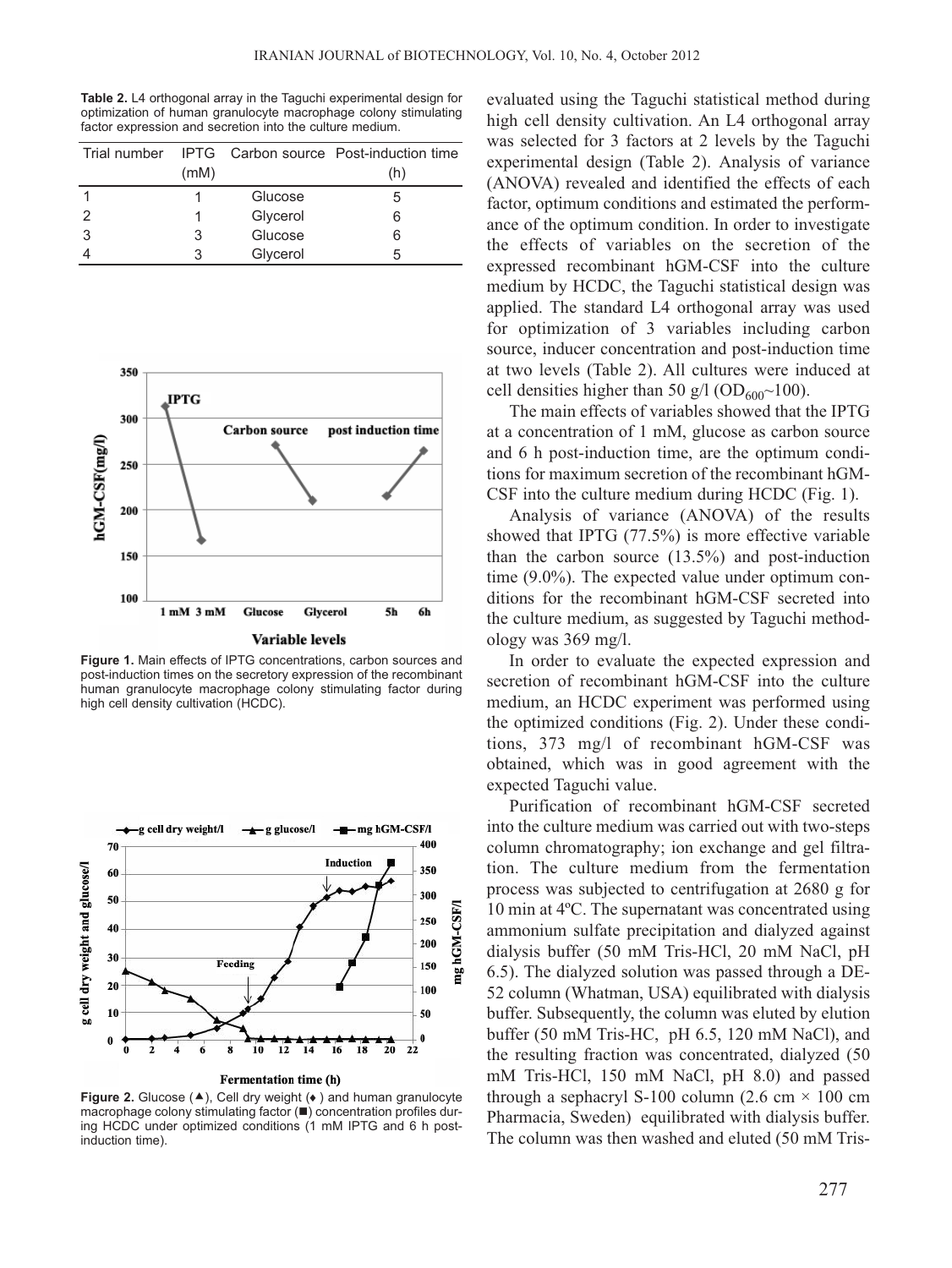HCl, 150 mM NaCl, pH 8) at flow rate of 12 ml/h and 2.5 ml fractions were collected. The presence of protein in the fractions was confirmed by SDS-PAGE according to the method of Laemmli (Fig. 3 b). As a result of this procedure, 63 mg of pure recombinant hGM-CSF per one liter of culture medium was obtained. Periplasmic recombinant hGM-CSF was obtained by a modified cold osmotic shock process (Rastgar Jazii *et al*., 2007).

Production and purification of the recombinant hGM-CSF using an easier and optimized process is an important step in biopharmaceutical industry. Purification of the periplasmic recombinant hGM-CSF expressed during HCDC using a defined medium has been previously performed using a simplified chromatography procedure (Rastegar-jazii *et al*., 2007). However, some recombinant hGM-CSF was found in the culture medium (data not shown). Therefore, in order to facilitate the purification process, the effects of IPTG concentration, carbon source and post induction time on recombinant hGM-CSF expression and secretion into the culture medium were evaluated by HCDC using the Taguchi statistical design.

Following induction, along with recombinant hGM-CSF expression, growth rates were decreased, eventually approaching constant levels. Also, substrate concentration decreased during the batch fermentation stage and reached zero at the end of the process and maintained during the exponential feeding stage.

As shown in Figure 1, IPTG at 1 mM was more effective than the 3 mM concentration with regard to expression and secretion of the recombinant hGM-CSF into the culture medium. IPTG is toxic to cells and at higher concentrations may lead to the expression of lower levels of recombinant hGM-CSF. Nevertheless, IPTG concentration may have to be optimized for every protein under the conditions used (Turner *et al*., 2004). Post-induction time is an important variable for expression of recombinant proteins (Lee, 1997); our results indicated that at 6 h after induction, there is a greater probability for the expression of recombinant hGM-CSF and its translocation to the culture medium. This study also showed that glucose was a better carbon source than glycerol for secretion of the hGM-CSF into the culture medium. Analysis of variance for optimization of effective variables showed that IPTG concentration plays the most important role in secretory expression of the recombinant hGM-CSF.

In this study, 373 mg/l and 241 mg/l of recombinant hGM-CSF were secreted into the culture medium and the periplasmic space under optimized conditions, respectively (614 mg total recombinant hGM-CSF/l). In fact the total amount of recombinant hGM-CSF is much higher than the periplasmic production of soluble recombinant hGM-CSF (390 mg/l) in HCDC



**Figure 3.** SDS-PAGE analysis of recombinant hGM-CSF purification stages. A: Fractions obtained by ion exchange chromatography and B: gel filtration from high cell density cultivation (HCDC) at the optimum condition. A: Lane 1; total recombinant proteins before injection to the column, lane 2; washed fraction with 20 mM NaCl, lane 3; eluted fraction with 120 mM NaCl, lane 4; eluted fraction with 700 mM NaCl, B: lanes 1; standard hGM-CSF, lane 2-5; different fractions after gel filtration.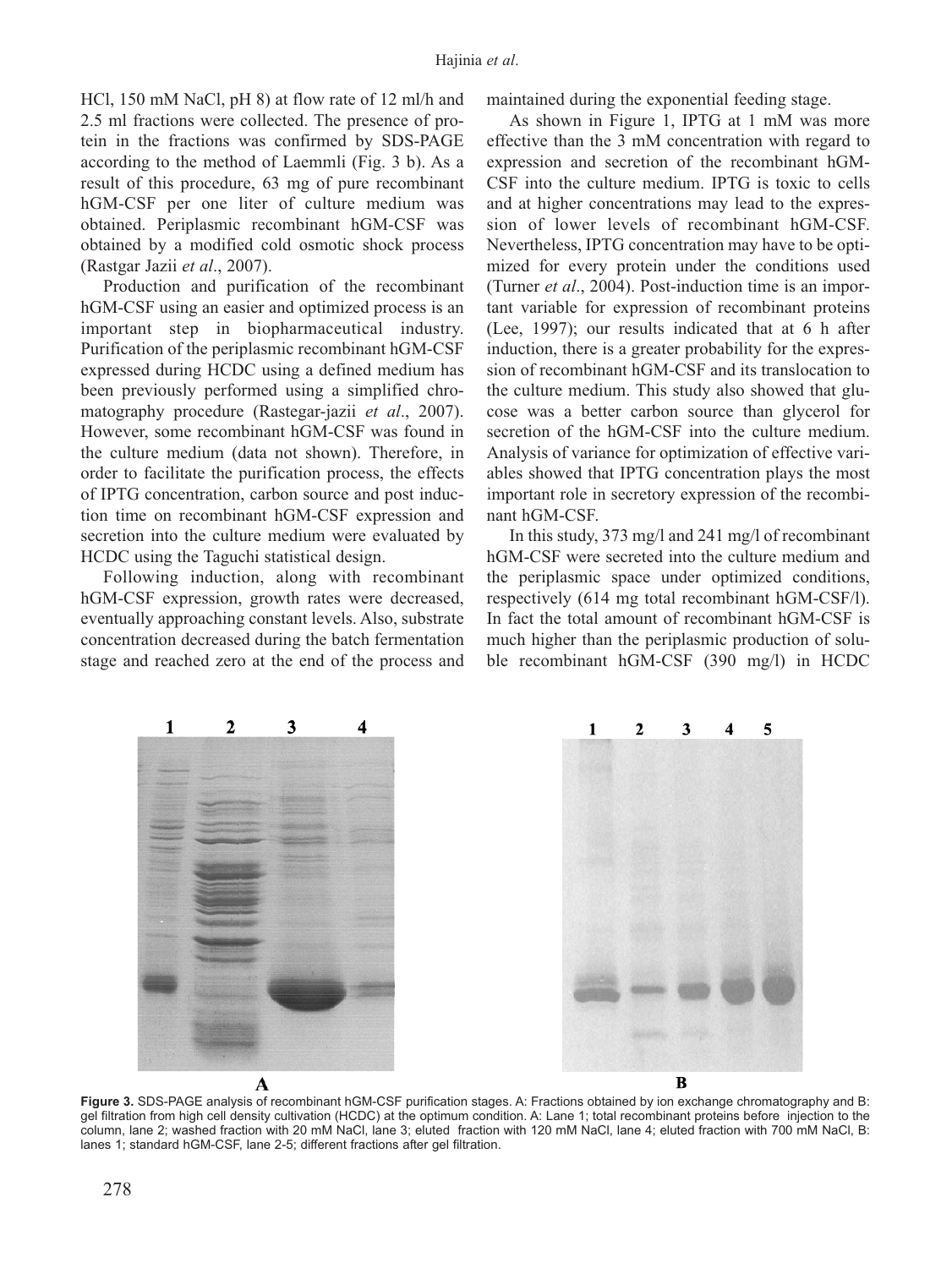$(OD<sub>600</sub>=190)$ , previously observed in a similar genetic structure using a semi-complex medium (Sletta *et al*., 2007). The quantity of recombinant hGM-CSF obtained in this research is also higher than the periplasmic expression of recombinant hGM-CSF by *E*. *coli* under continuous fermentation using a semicomplex medium (89 mg/l) (Azimi, 2007) and fedbatch fermentation of *E*. *coli*, also using the semi-complex medium (311 mg/l) (Fatemi *et al*., 2004). Also, this quantity is higher than the secretory expression of hGM-CSF into culture medium by plant suspension culture using defined medium (0.783 mg/l) (Lee *et al*., 2002) and fed-batch fermentation of *Pichia pastoris* using defined medium (131 mg/l) (Bhatacharya *et al*., 2007).

Complex and semi-complex culture media, containing an animal carbon source (tryptone), yeast extract and undefined components, are not reliable for the purpose of biopharmaceutical production. Extraction and purification of the recombinant hGM-CSF secreted into culture medium are also easier and preferable than its periplasmic situation because of shorter down-stream processing stages and a better folding environment without intracellular proteolysis, (Choi and Lee, 2004). Although *E*. *coli* is considered as weak in secretion of proteins into the culture medium, but small periplasmic proteins are frequently released into culture medium. However, in most cases, outer membrane disruption is necessary for release of the proteins into culture medium. Various strategies have been applied to promote secretory production of recombinant proteins in *E*. *coli*. Periplasmic leakage resulting from cell lysis or osmotic pressure difference between the periplasm and culture medium could cause the release of periplasmic recombinant proteins into the culture medium. Co-expression of the colicin E1 lysis protein (Kil) or gene coding for the third topological domain of the transmembrane protein TolA, could also release proteins into the culture medium. Using certain chemical strategies, such as adding magnesium, calcium, EDTA, glycine and Triton X-100; and mechanical methods, including ultrasound and enzymatic procedures such as, lysozyme, increase the permeability of the outer membrane, which can enhance the secretion of recombinant proteins into the culture medium. Secretion could also be increased by verifying physical and chemical parameters such as temperature, culture medium composition, pH etc. (Mergulhao *et al*., 2005; Choi and Lee 2004).

Expression and secretion of several recombinant proteins into the culture medium using *E*. *coli* with mentioned methods have been studied (Choi and Lee 2004). To our knowledge, this is the first report that uses the Taguchi statistical design for optimizing the secretory expression of the hGM-CSF by recombinant *E*. *coli* during HCDC to facilitate the extraction and purification processes.

In conclusion, release of the recombinant hGM-CSF from the periplasm into the culture medium could be due to the enhancement of the permeability of the outer membrane as a result of the magnesium and EDTA presence in the culture medium. In addition, osmotic pressure difference between periplasm (with accumulated recombinant hGM-CSF) and culture medium can be a driving force for transportation of the proteins across the outer membrane. The results of this research could lead to attractive prospects for the pharmaceutical industry.

## **Acknowledgments**

This project was supported by grant#258 from National Institute of Genetic Engineering and Biotechnology, Tehran, I.R. Iran. We would like to thank Dr. Parvin Shariati, faculty member at the NIGEB for her useful comments and Mr. Habib Ghomi for his experimental and analytical assistance during the course of this research.

### **References**

- Azimi A (2007). Modeling and simulation of recombinant hGM-CSF production in chemostat. *MSc Dissertation*. Iran University of Science and Technology, Tehran, Iran.
- Bhatacharya P, Pandey G, Mukkherjee KJ (2007). Production and purification of recombinant human granulocyte-macrophage colony stimulating factor (GM-CSF) from high cell density cultures of *Pichia pastoris*. *J Bioprocess Biosyst Eng*. 30: 305- 312.
- Choi J, Lee S (2004). Secretory and extracellular production of recombinant proteins using *Escherichia coli*. *J Appl Microbiol Biotechnol*. 64: 625-635.
- Chuanliu Y, Chunliao L, Wu W (2000). Cultivation of Recombinant *E*. *coli* to achieve high cell density with a high level of penicillin G acylase activity. *J Proc Natl Sci Counc ROC* (*B*). 4: 156-160.
- Eubank T, Roberts RD, Mahmood K, Curry JM, Nuovo GJ, Kuppusamy P, Marsh CB (2009). Granulocyte macrophage colony-stimulating factor inhibits breast cancer growth and metastasis by invoking an anti-angiogenic Program in tumoreducated macrophages. *J Cancer Res*. 69: 2133-2140.
- Fatemi SSA, Towfighi-Darian J, Yakhchali B, Shojaosadati SA (2004). Media and specific growth rate selection for high-celldensity cultivation of recombinant *E*. *coli* producing hGM-CSF in fed-batch process. *Iranian J Chem Eng*. 1: PP. 47-56.